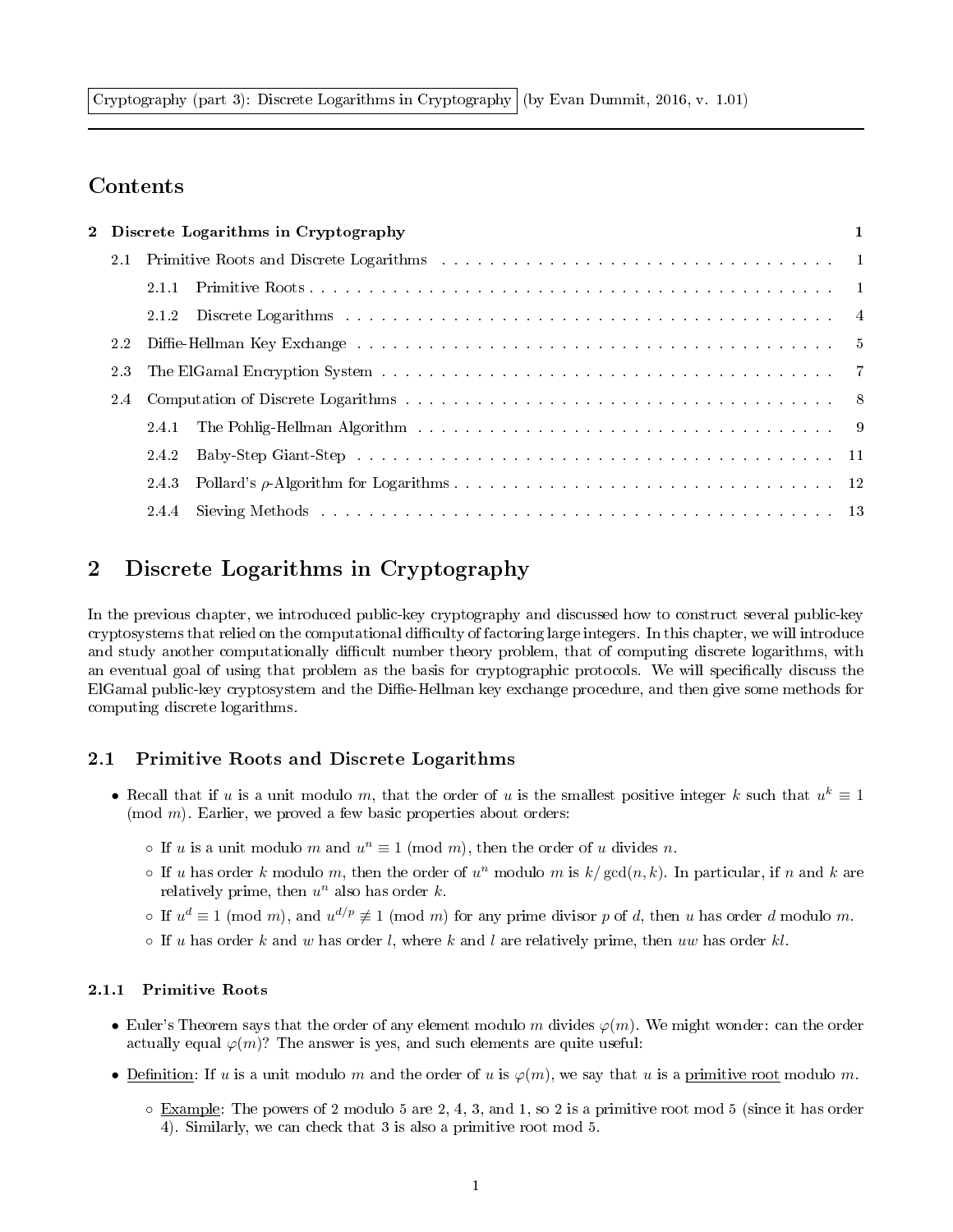- $\circ$  Example: The powers of 2 modulo 9 are 2, 4, 8, 7, 5, and 1, so 2 is a primitive root mod 9 (since it has order  $6 = \varphi(9)$ .
- Non-Example: There is no primitive root modulo 15: the units are 1 (order 1), 2 (order 4), 4 (order 2), 7 (order 4), 8 (order 4), 11 (order 2), and 14 (order 2), and none of these is a primitive root.
- If there is a primitive root modulo  $m$ , then every unit can be written in terms of that primitive root (which is the reason for the term "primitive root"):
- Proposition: A unit u is a primitive root modulo m if and only if every unit modulo m is congruent to a power of u.
	- $\circ$  We can see this in the examples above: for example, the units modulo 5 are 1, 2, 3, and 4, and they are congruent mod 5 to  $2^0$ ,  $2^1$ ,  $2^3$ , and  $2^2$  respectively.
	- $\circ$  Proof: If u is a primitive root modulo m, then by definition each of  $u^1, u^2, \cdots, u^{\varphi(m)}$  is distinct modulo m. Since there are  $\varphi(m)$  elements in this list and they are all units, this means they represent each of the invertible residue classes modulo m.
	- $\circ$  For the other direction, if the powers of u exhaust all of the different residue classes modulo m, then the order of u must be at least  $\varphi(m)$  (since otherwise there would be fewer than  $\varphi(m)$  distinct powers of u modulo m), but since the order of u divides  $\varphi(m)$  by Euler's Theorem, the order must be exactly  $\varphi(m)$ .
- We would now like to know: when does there actually exist a primitive root modulo  $m$ ? We start with primes:
- Theorem (Primitive Roots Mod  $p$ ): For any prime  $p$ , there exists a primitive root modulo  $p$ .
	- The proofs of this theorem (which we will omit) are somewhat nonconstructive: they prove the second statement, and then show that a primitive root exists modulo p without actually constructing it explicitly.
	- $\circ$  In practice, it is not that difficult to find a primitive root (if one exists) by simply trying small values and checking whether the order is equal to  $\varphi(p) = p - 1$ .
- Example: Find a primitive root modulo 11.
	- We try checking whether 2 is a primitive root modulo 11.
	- The order of 2 must divide  $\varphi(11) = 10$ , and we see that  $2^2 \not\equiv 1 \pmod{11}$  and  $2^5 \not\equiv 1 \pmod{11}$ , so the order divides neither 2 nor 5.
	- $\circ$  Therefore, the order of 2 must be 10, so  $\boxed{2}$  is a primitive root modulo 11.
- If we have a primitive root modulo p, we can use it to obtain a primitive root modulo larger powers of p.
- Proposition: If a is a primitive root modulo p for p an odd prime, then a is a primitive root modulo  $p^2$ if  $a^{p-1} \not\equiv 1 \pmod{p^2}$ . In the event that  $a^{p-1} \equiv 1 \pmod{p^2}$ , then  $a+p$  is a primitive root modulo  $p^2$ . Furthermore, if b is a primitive root modulo  $p^2$ , then b is a primitive root modulo  $p^k$  for each  $k \geq 3$ . If b is odd then b is also primitive root modulo  $2p^k$ , and if b is even then  $b + p^k$  is a primitive root modulo  $2p^k$ .
	- These results are fairly straightforward calculations using the binomial theorem. The details are not especially enlightening, so we will omit them.
- Example: Find a primitive root modulo  $11^2$ , modulo  $2 \cdot 11^2$ , and modulo  $11^{100}$ .
	- We showed above that 2 is a primitive root modulo 11.
	- $\circ$  We can easily compute  $2^{10} = 1024 \equiv 56 \pmod{11^2}$ , so the proposition above assures us that  $|2|$  is also a primitive root modulo 11<sup>2</sup>.
	- $\circ$  Then by the proposition,  $|2|$  is also primitive root modulo 11<sup>d</sup> for any  $d \geq 2$  hence (in particular) for  $d = 100.$
	- $\circ$  Likewise, since 2 is even, we see that  $\left|2+11^2=123\right|$  is a primitive root modulo  $2 \cdot 11^2$ .
- In general, the above results will allow us to find primitive roots modulo  $p^k$  or  $2p^k$  for any  $k\geq 1$  and and odd prime p. It turns out that these are essentially all the cases in which primitive roots exist: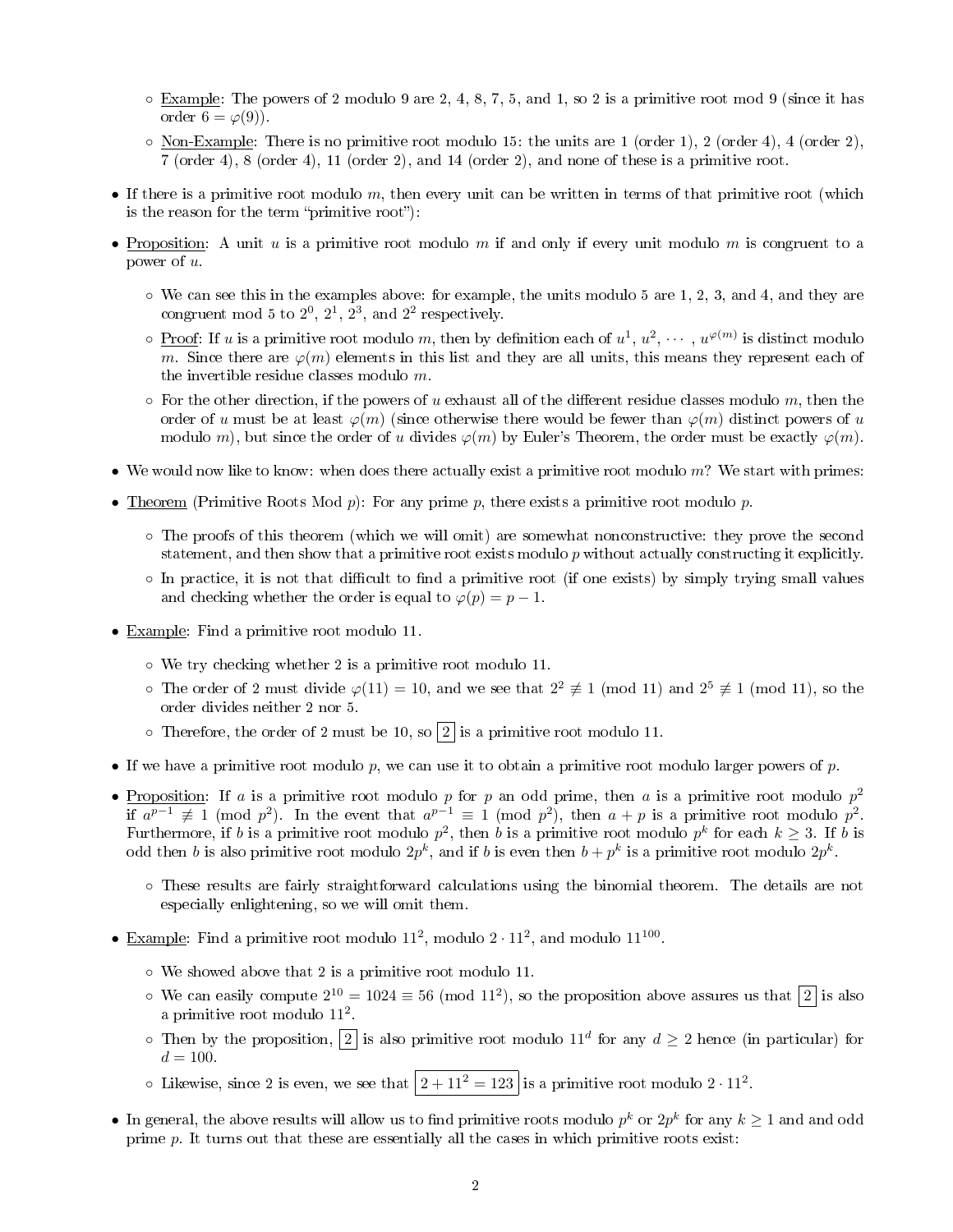- Theorem (Existence of Primitive Roots): There exists a primitive root modulo m if and only if  $m = 1, 2, 4$  or m is of the form  $p^k$  or  $2p^k$  for an odd prime p and some  $k \geq 1$ .
	- The existence part follows essentially from the propositions above. The remaining part of the theorem then requires showing that there do not exist primitive roots modulo  $m$  for any other such  $m$ : the idea is simply to show that there are four elements whose square is equal to 1 modulo  $m$ . (We omit the details.)
	- $\circ$  In practice, it is not that difficult to find a primitive root (if one exists) by simply trying small values and checking whether the order is equal to  $\varphi(m)$ .
- When a primitive root exists, we can in fact say exactly how many there are:
- Proposition: If there exists a primitive root modulo m, then there are precisely  $\varphi(\varphi(m))$  primitive roots modulo m.
	- $\circ$  Proof: Suppose that there exists a primitive root u modulo m, whose order is therefore  $\varphi(m)$ .
	- $\circ$  We know that the invertible residue classes modulo  $p$  are represented by  $u^1,\,\ldots\,,\,u^{\varphi(m)},$  so it suffices to determine how many of these have order  $\varphi(m)$ .
	- $\circ$  Since the order of  $u^k$  is  $\varphi(m)/\gcd(k,\varphi(m))$ , we see that  $u^k$  is a primitive root if and only if k is relatively prime to  $\varphi(m)$ .
	- $\circ$  There are  $\varphi(\varphi(m))$  such k, so there are  $\varphi(\varphi(m))$  primitive roots modulo m.
- Example: Find a primitive root modulo 54 and the number of primitive roots modulo 54.
	- $\circ$  Since  $54 = 2 \cdot 3^3$  there is a primitive root modulo 54.
	- It is easy to see that 2 is a primitive root modulo 3, and since  $2^{3-1}$   $\not\equiv$  1 (mod 9) we see that 2 is also a primitive root modulo 9 and hence modulo 27 as well.
	- $\circ$  Since 2 is even, we conclude that  $29$  is a primitive root modulo 54.
	- $\circ$  The number of primitive roots is  $\varphi(\varphi(54)) = \varphi(18) = 6$ . (Aside from 29, the others are 5, 11, 23, 41, and 47.)
- In general, if p is prime then  $\varphi(\varphi(p))$  will be roughly the same size as p, meaning that a reasonable proportion of residue classes modulo  $p$  will be units.
	- o Specifically,  $\varphi(\varphi(p)) = \varphi(p-1) = (p-1)$   $\cdot$   $\cdot$   $\cdot$   $\cdot$   $\cdot$   $(1-1/q_i)$ , and the product on the right only depends  $q_i|p, q_i$ prime
		- on the primes dividing  $p-1$ .
	- ⊙ So for example, if  $p-1$  has at most 20 distinct prime divisors (which will be the case fairly often), at least 15% of the residue classes modulo p will be primitive roots, and even if  $p-1$  has 40 distinct prime divisors, over 10% of the residue classes will necessarily be primitive roots.
- For completeness we restate an earlier result which can be used easily to check whether a given residue class is a primitive root modulo p, provided we know the factorization of  $p-1$ :
- Proposition: If p is an odd prime and u is a unit with  $u^{(p-1)/q} \not\equiv 1 \pmod{p}$  for any prime divisor q of  $p-1$ , then  $u$  is a primitive root modulo  $p$ .
	- $\circ$  The point is that the order of u divides  $p 1$  by Fermat's little theorem, and if the order of u were smaller than  $p-1$  then  $u^{(p-1)/q}$  would be congruent to 1 for at least one prime divisor q of  $p-1$ .
- Example: Find a primitive root modulo  $p = 2394863$ , and the proportion of residue classes modulo p that are primitive roots.
	- $\circ$  First we factor  $p 1 = 2 \cdot 37 \cdot 32363$  using whichever factorization algorithm we prefer.
	- ∘ Now we search for residues u such that none of  $u^{(p-1)/2}$ ,  $u^{(p-1)/37}$ , and  $u^{(p-1)/32363}$  is congruent to 1 modulo p.
	- Here is a short table of such a check: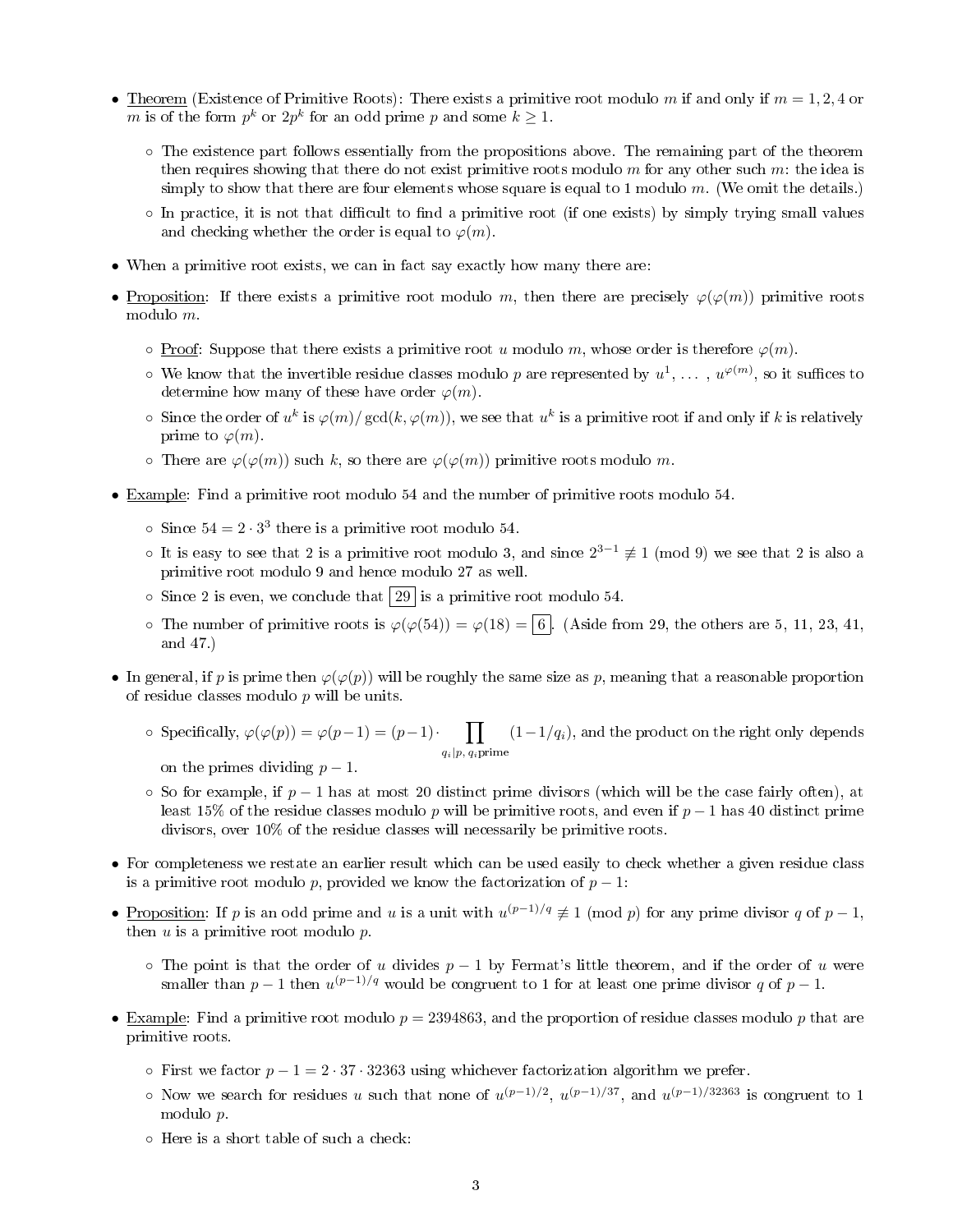|       | 1)/2<br>$n(p-$ | $u^{(p-1)/37}$ | $u^{(p-1)/32363}$ |
|-------|----------------|----------------|-------------------|
| $u=2$ |                | 14871          | 23729             |
| $u=3$ |                | 50374          | 2128656           |
| $u=5$ |                | 2184105        | 929101            |

- ∘ Since we see that  $u = 5$  has each of  $u^{(p-1)/2}$ ,  $u^{(p-1)/37}$ , and  $u^{(p-1)/32363}$  not congruent to 1 modulo p, we see that  $\vert 5 \vert$  is a primitive root modulo p.
- $\circ$  We also compute  $\varphi(\varphi(p)) = 1 \cdot 36 \cdot 32362$ , so the proportion is  $\varphi(\varphi(p))/p \approx 48.6\%$  of the residue classes. (From this perspective, the fact that we had to try 3 residues means we were less lucky than expected!)

#### 2.1.2 Discrete Logarithms

- From our results, if u is a primitive root modulo m, then for any unit a there is a k such that  $a \equiv u^k \mod m$ . We can generalize this idea:
- Definition: If b is a unit modulo m and a is another unit with  $a \equiv b^d \pmod{m}$ , we say that d is the discrete logarithm of a modulo m to the base b, and write  $d = \log_b(a)$ .
	- $\circ$  Note: Implicitly, we consider the discrete logarithm to be defined only modulo the order of b. Some authors instead define the discrete logarithm to be the smallest positive integer such that  $a \equiv b^d \pmod{d}$ m) provided one exists, but (like with the definition of modular congruence) this definition is somewhat too restrictive.
	- The reason this map is called the discrete logarithm is because its denition is analogous to that of the usual logarithm:  $\log_b(a) = d \pmod k$  is equivalent to  $a \equiv b^d \pmod m$ , where  $k$  is the order of  $b$  modulo m. (Compare to the definition of the real-valued logarithm:  $\log_b(y) = x$  is equivalent to  $y = b^x$ .)
	- $\circ$  Example: Modulo 14, we have  $\log_3 11 = 4$  since  $3^4 \equiv 11 \pmod{14}$ . It is better to write  $\log_3 11 \equiv 4 \pmod{14}$ 6), since the order of 3 modulo 14 is 6.
- As we would expect, it is easy to see that the discrete logarithm obeys the standard rules of logarithms.
	- $\circ$  Specifically, suppose that k is the order of b modulo m.
	- $\infty$  Then  $\log_b(ac) \equiv \log_b(a) + \log_b(c)$  (mod k) and  $\log_b(a^r) \equiv r \log_b(a)$  (mod k) for any integer r and any residue classes  $a$  and  $c$  whose discrete logarithms to the base  $b$  are defined.
- Example: Find the discrete logarithms of each unit modulo 11 to the base 2.
	- Since 2 is a primitive root modulo 11, we can write each unit as a power of 2. The simplest way to do this is simply to compute each of the values  $2^0$ ,  $2^1$ , ...,  $2^{10}$  modulo 11; here is a table of the results:

|    |  |  | ٠ |  |  |                          |
|----|--|--|---|--|--|--------------------------|
| ⊥∪ |  |  |   |  |  | $\overline{\phantom{0}}$ |

- $\circ$  Observe, for example, that  $3 \cdot 6 \equiv 7 \pmod{11}$ , and  $\log_2(3) + \log_2(6) \equiv \log_2(7) \pmod{10}$ , since 10 is the order of 2 modulo 11.
- Likewise,  $3^3 \equiv 5 \pmod{11}$ , and  $3\log_2(3) \equiv \log_2(5) \pmod{10}$ .
- Having a table of discrete logarithms relative to a primitive root modulo  $m$  is very useful for computations.
	- For example, it allows for very rapid multiplication and exponentiation, in the same manner as usual logarithms do. This is not terrifically helpful because there already exist fast algorithms for these procedures.
	- More usefully, having a table of discrete logarithms also allows us to compute nth roots, if they exist.
- Example: Solve the equation  $x^4 \equiv 9 \pmod{11}$ .
	- We could, of course, just try all of the units modulo 11 to see which ones work.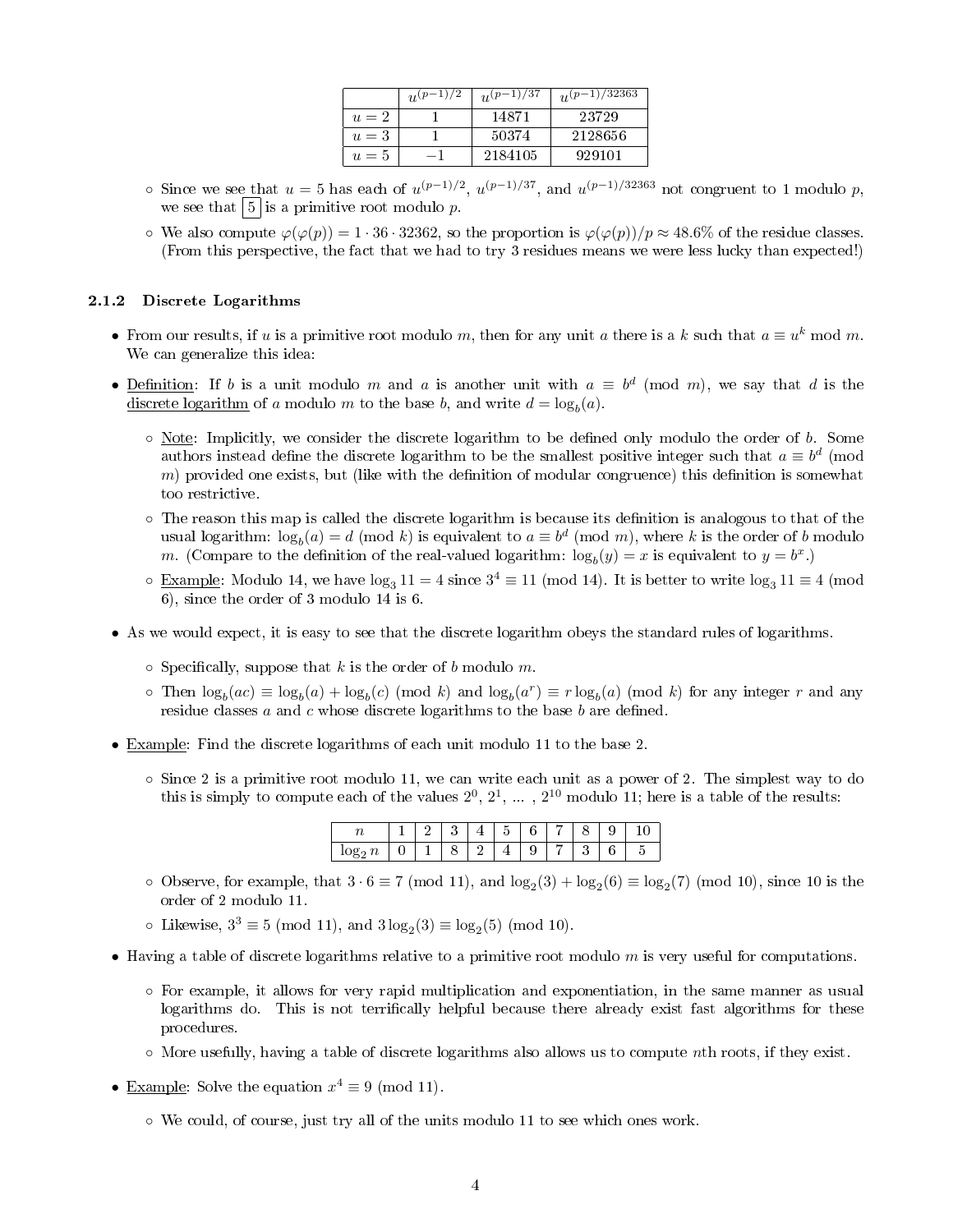- $\circ$  A more efficient general method is to take discrete logarithms to the base 2: we obtain  $\log_2(x^4) \equiv \log_2(9)$ (mod 10), or  $4 \log_2 x \equiv 6 \pmod{10}$ .
- $\circ$  Since gcd(4,10) = 2 this congruence is equivalent to  $2\log_2(x) \equiv 3 \pmod{5}$ , which has the solution  $\log_2(x) \equiv 4 \pmod{5}$ . Modulo 10 there are two solutions: 4 and 9.
- $\circ$  Exponentiating then yields that there are two solutions to the original congruence:  $x \equiv 2^4$ ,  $2^9$  mod 11, or equivalently  $x \equiv 5, 6 \mid \text{mod } 11$ .
- In general, it is believed to be difficult to evaluate discrete logarithms or to extract roots modulo  $m$ .
	- Ultimately, the diculty of extracting roots and evaluating discrete logarithms is at the heart of the RSA cryptosystem, which relies on the difficulty of extracting an eth root modulo  $m$ .
	- Our goal in the subsequent sections will be to show how to use discrete logarithms to design cryptographic protocols.

## 2.2 Diffie-Hellman Key Exchange

- Public-key protocols are fast for small messages, but if Alice needs to send Bob gigabytes of encrypted data, even a very fast implementation of RSA will take an unreasonably long time to encode and decode.
	- Symmetric cryptosystems generally do not require nearly as much computation and can be done comparatively efficiently even for large amounts of data.
	- Thus, in practice, most efficient cryptographic protocols will require some sort of "key exchange", wherein Alice and Bob must somehow decide what encryption key to use for their symmetric cryptosystem.
	- One way to do this is to use an asymmetric cryptosystem to send the key: Alice chooses a key, encrypt it using Bob's public key, and send it to Bob: then Bob can decrypt the message and obtain the key.
- We will now describe a different procedure for key exchange. The general idea was initially conceived of by Ralph Merkle and a specific implementation was published by Whitfield Diffie and Ralph Hellman in 1976 (thus predating the unclassified version of RSA by about 1 year).
- Their procedure, known as Diffie-Hellman key exchange, is as follows:
	- $\circ$  First, Alice and Bob jointly choose a large prime number p, along with a primitive root g modulo p.
		- $*$  Finding a pair  $(g, p)$  where p is a large prime and g is a primitive root mod p is fairly straightforward.
		- $*$  For a particular choice of p it can be quite difficult to find a primitive root unless the factorization of  $p-1$  is known, so in practice one chooses p in such a way that  $p-1$  has a convenient factorization: it is then easy to test whether a given element  $r$  is a primitive root modulo  $p$  using our previous procedures.
		- $*$  One way to find such a p is to choose a random large number and then search through primes larger than that, attempting at each stage to factor  $p-1$  by removing small divisors less than some particular bound (e.g.,  $10^6$ ) and then checking the remaining term using a primality test.
	- $\circ$  Alice chooses a secret integer a, and sends Bob the value of  $g^a$  (mod p).
	- $\circ$  Bob chooses a secret integer b, and sends Alice the value of  $g^b$  (mod p).
	- $\circ$  Then the secret key s is given by  $g^{ab}$  (mod p), which both Alice and Bob can compute.
		- \* Alice knows a, and has the value of  $g^b$  from Bob, so she needs only raise  $g^b$  to the ath power.
		- \* Similarly, Bob knows b and has the value of  $g^a$  from Alice, so he needs only raise  $g^a$  to the bth power.
- If Eve is eavesdropping on the conversation, she will have the values of p, along with g,  $g^a$ , and  $g^b$  modulo p, and she wants to compute the secret key  $g^{ab}$  (mod p).
	- $\circ$  In order to do this, Eve would essentially need to compute one of the exponents a and b; since g is a primitive root, this is equivalent to calculating the discrete logarithm  $\log_g(g^a)$  or  $\log_g(g^b)$  modulo  $p-1$ .
	- $\circ$  Computation of discrete logarithms is very difficult, in much the way that factoring large integers is difficult. (We will postpone our discussion of this question to a later section.)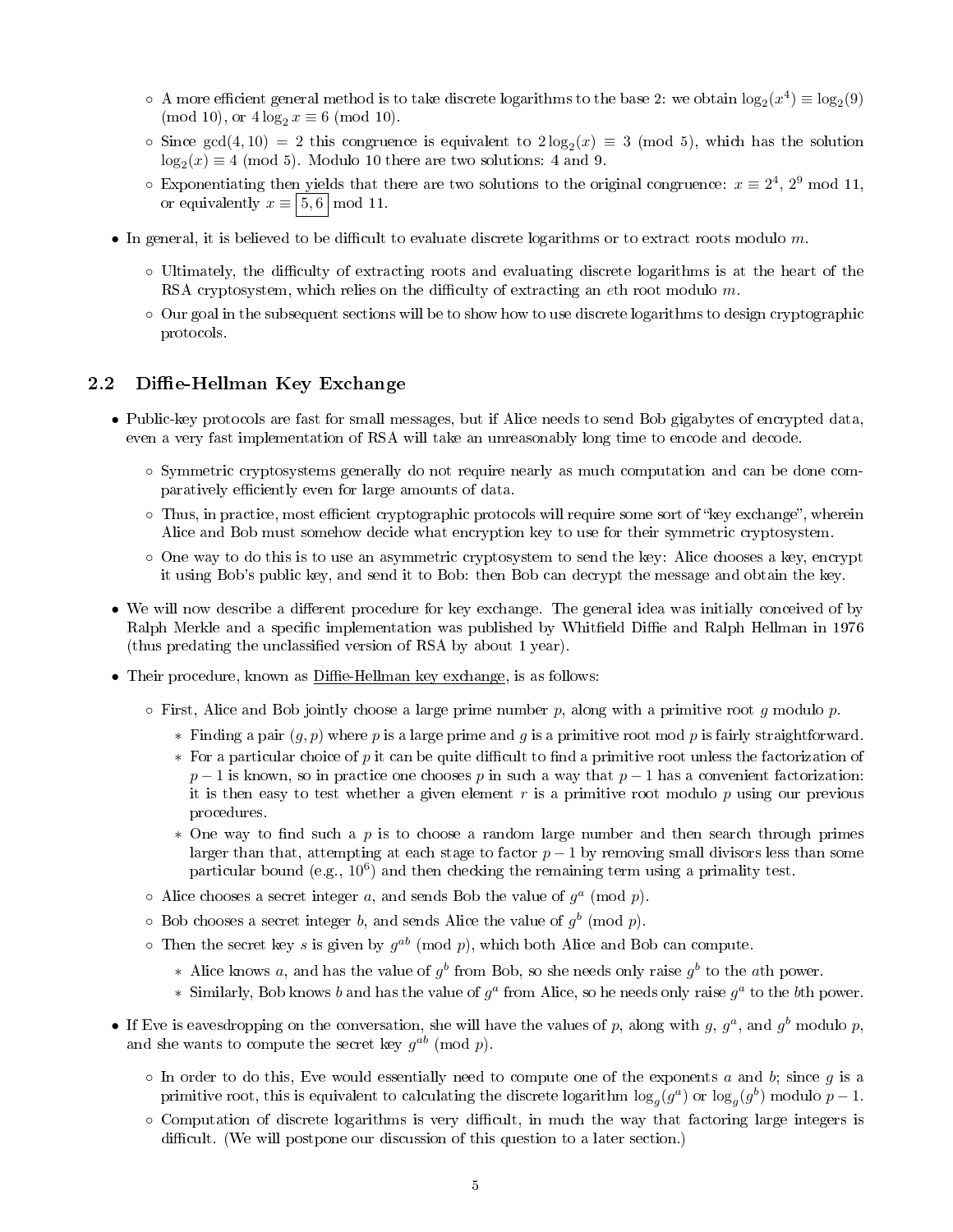- $\circ$  But in general, it is expected that if p is large enough, roughly on the order of computing arbitrary discrete logarithms modulo p is computationally intractable.
- Example: Alice and Bob decide to construct a secret shared key modulo  $p = 227$ , using the primitive root  $g = 2$ .
	- $\circ$  Alice chooses her exponent to be  $a = 44$ , and computes  $2^{44} \equiv 171 \pmod{p}$ . She sends the value  $g^a \equiv 171$ to Bob.
	- $\circ$  Bob chooses his exponent to be  $b = 175$ , and computes  $2^{175} \equiv 201 \pmod{p}$ . He sends the value  $g^b \equiv 201$ to Alice.
	- $\circ$  Alice now computes the shared key  $g^{ab} \equiv 201^{44} \pmod{p}$  and obtains the value  $s \equiv 160 \pmod{p}$ .
	- ⊙ Bob also computes the shared key  $g^{ab} \equiv 171^{175} \pmod{p}$  and obtains the same value  $s \equiv 160 \pmod{p}$ .
	- Alice and Bob now can send each other messages encrypted (in whatever way they want) using their shared secret key  $s = 160$ .
- We will also observe that Diffie-Hellman key exchange can be generalized to any number of participants.
	- For example, if Alice, Bob, and Carol wish to construct a secret shared key together, they collectively agree on a fixed prime p and primitive root g modulo p, and choose their own encryption exponents  $a$ ,  $b$ , and  $c$ .
	- $\circ$  Alice publishes  $g^a$ , Bob publishes  $g^b$ , and Carol publishes  $g^c$  (everything modulo p).
	- $\circ$  Next, Alice uses  $g^b$  and  $g^c$  to compute  $g^{ab}$  and  $g^{ac}$  mod p, and publishes these values.
	- $\circ$  Bob uses  $g^c$  to compute  $g^{bc}$  mod p, and publishes it.
	- $\circ$  The secret key is then  $s = g^{abc}$ : Alice uses  $g^{bc}$  to compute s, Bob uses  $g^{ac}$  to compute s, and Carol uses  $g^{ab}$  to compute  $s.$
	- $\circ$  If Eve is eavesdropping on the conversation, she has the values of g,  $g^a$ ,  $g^b$ ,  $g^c$ ,  $g^{ab}$ ,  $g^{ac}$ , and  $g^{bc}$ . However, in order for her to compute  $g^{abc},$  she would need to compute the discrete logarithm of  $g^a,\,g^b,$  or  $g^c,$  which is still just as difficult as it was before.
- Here are a few basic attacks on Diffie-Hellman:
- Attack 1 (Discrete logarithm computation): If Eve wants to determine  $g^{ab}$  given  $g, g^a, g^b$ , she could simply evaluate the discrete logarithm  $\log_g(g^a)$  to compute a, and then evaluate  $(g^b)^a$ .
	- $\circ$  Again, like with factorization, it is believed that general discrete logarithm computation is difficult with a standard (i.e., non-quantum) computer, provided the prime  $p$  is sufficiently large and not of any particularly special form (e.g., not such that  $p-1$  only has small prime divisors).
- Attack 2 (Man-in-the-middle): A malicious individual, Mallory, could intercept the original key exchanges and conduct separate key-exchanges with Alice (with Mallory pretending to be Bob) and Bob (with Mallory pretending to be Alice).
	- Then, Mallory will be able to decode messages sent from Alice, and then re-encrypt them to send to Bob. As far as Alice and Bob can tell, they are communicating with each other, since their messages are received correctly, at least as long as Mallory is in the middle decoding and re-encoding the messages.
	- If at any point Mallory fails to do this (and a message is transmitted directly from Alice to Bob), Alice and Bob's keys will not agree and they will realize that their communications have been intercepted, since they will no longer be able to decode each other's messages.
	- The problem is that the algorithm above does not authenticate Alice and Bob to one another before creating the key. There are various modifications to the basic Diffie-Hellman algorithm that allow for mutual authentication: they are sufficiently distinct from the basic algorithm that we will postpone their discussion until later.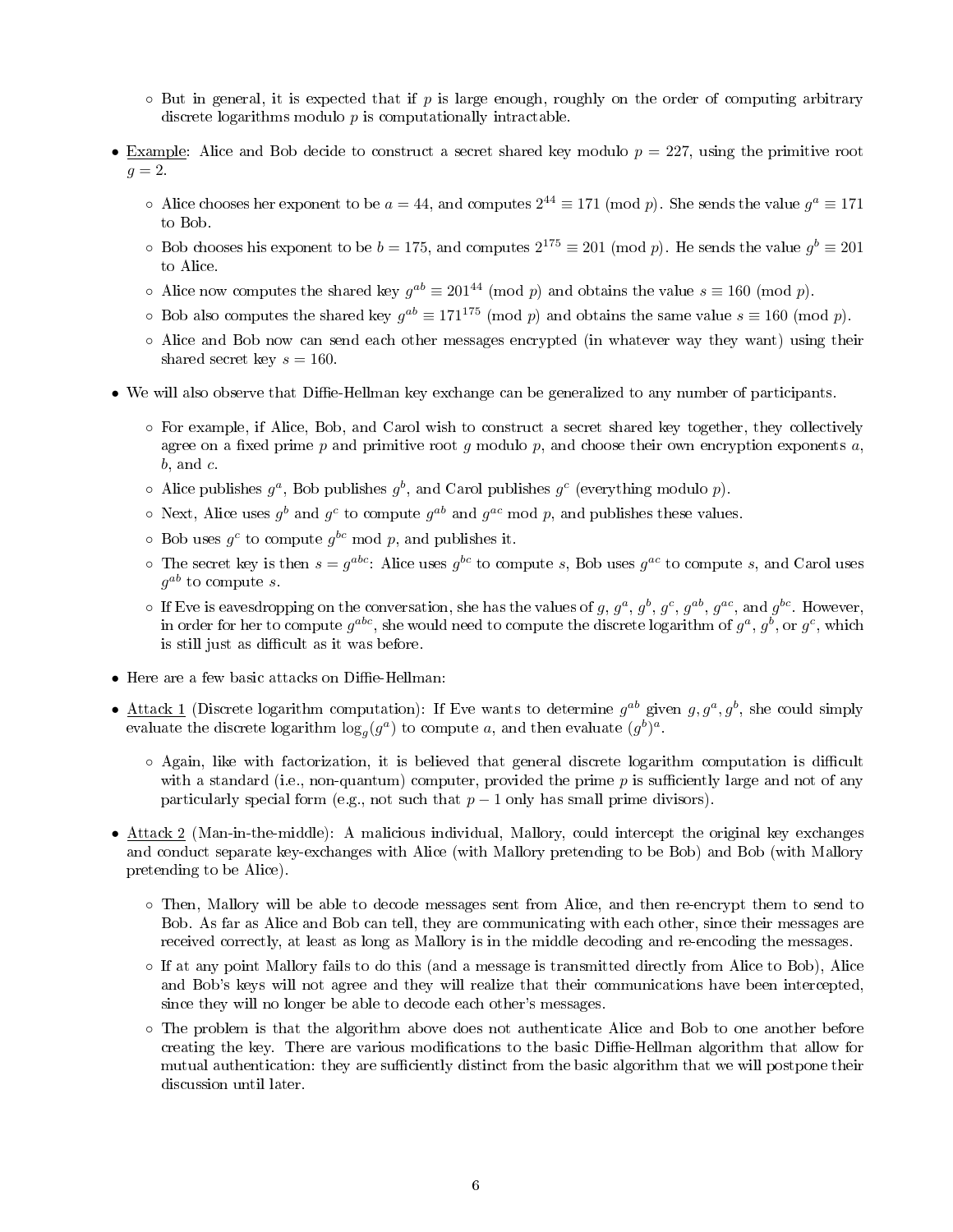#### 2.3 The ElGamal Encryption System

- The RSA public-key cryptosystem ultimately relies on the difficulty of integer factorization. We will now describe the ElGamal public-key cryptosystem, first described by Taher Elgamal in 1985, whose security relies on the difficulty of computing discrete logarithms.
- First, Bob must create his public key.
	- $\circ$  To do this, he chooses a prime p and a primitive root a modulo p such that it is difficult to compute discrete logarithms modulo p. (Typically this is done by ensuring that  $p-1$  has a large prime divisor.)
	- Bob also chooses an integer d with  $0 < d < p-1$ , and computes  $b = a^d \pmod{p}$ .
	- $\circ$  Bob then publishes the three values  $(p, a, b)$ , which serve as his public key.
- Now suppose that Alice wants to send Bob a message.
	- $\circ$  Alice converts her message into an integer m modulo p in some agreed-upon manner.
	- $\circ$  Alice then chooses a random integer k with  $0 < k < p 1$  and computes  $r = a^k \pmod{p}$  and  $t = b^k m$  $(mod p).$
	- $\circ$  Finally, she sends the pair  $(r, t)$  to Bob.
- If Bob has received a ciphertext pair  $(r, t)$ , he wishes to recover the value of m.
	- To do this, Bob simply computes  $t \cdot r^{-d} \equiv (b^k m)(a^{-kd}) \equiv (a^{kd} m)(a^{-kd}) \equiv m \pmod{p}$ .
- Example: If Bob uses ElGamal with  $p = 44927$ ,  $a = 7$ ,  $d = 22105$ , find Bob's public key, encode the message  $m = 10101$ , and then decode the associated ciphertext.
	- $\circ$  First, we compute Bob's public key: we have  $b = a^d \equiv 40909 \pmod{p}$ , so Bob's public key is  $(p, a, b) =$  $(44927, 7, 40909)$
	- To encode, we choose a random k with  $0 \le k \le p-1$ : let us take  $k = 6708$ . We then compute  $r = a^k \equiv 12510 \pmod{p}$  and  $t = b^k m \equiv 12749 \pmod{p}$ , so the ciphertext Alice sends Bob is  $(r, t) = (12510, 12749)$
	- $\circ$  To decrypt, Bob computes  $r^{-d} \equiv 11355 \pmod{p}$  and multiplies it by t to obtain the result  $\mid m = 10101 \mid$ as he should.
- Like with RSA, the only steps required to implement ElGamal are modular exponentiation and inversion (to compute  $r^{-d}$ ) which are both very fast, but it is less obvious why the procedure is secure.
	- $\circ$  Suppose Eve intercepts the transmitted information: she will obtain p, a, b, r, and t, and she wants to compute  $m = t \cdot b^{-k} \equiv t \cdot a^{-dk} \equiv t \cdot r^{-d}$  modulo p.
	- $\circ$  If Eve knows d then she can decrypt using the same procedure Bob uses. However, in order to find d from Bob's public key, Eve would need to compute the discrete logarithm  $\log_a b$ , which we assume she cannot do.
	- $\circ$  Furthermore, since Alice chooses  $k$  randomly,  $r=a^k$  will be a random integer modulo  $p$ , as will  $t=b^km$ (since  $b^k$  is likewise random) provided  $m \neq 0$ .
	- $\circ$  Knowing r alone does not help, because in order to compute k Eve would need to evaluate the discrete  $\log_{a}r$ . Knowing  $t$  does not help much either, because in order for Eve to compute  $m$  she would have to know the value of  $b^k$ , which in turn would require knowing the value of  $k$ .
- In order to compute any one of the desired quantities to decrypt an ElGamal ciphertext, it seems that Eve would essentially have to evaluate a discrete logarithm.
	- This is not a proof, of course, and it is not actually known whether breaking ElGamal encryption is equivalent to evaluating discrete logarithms.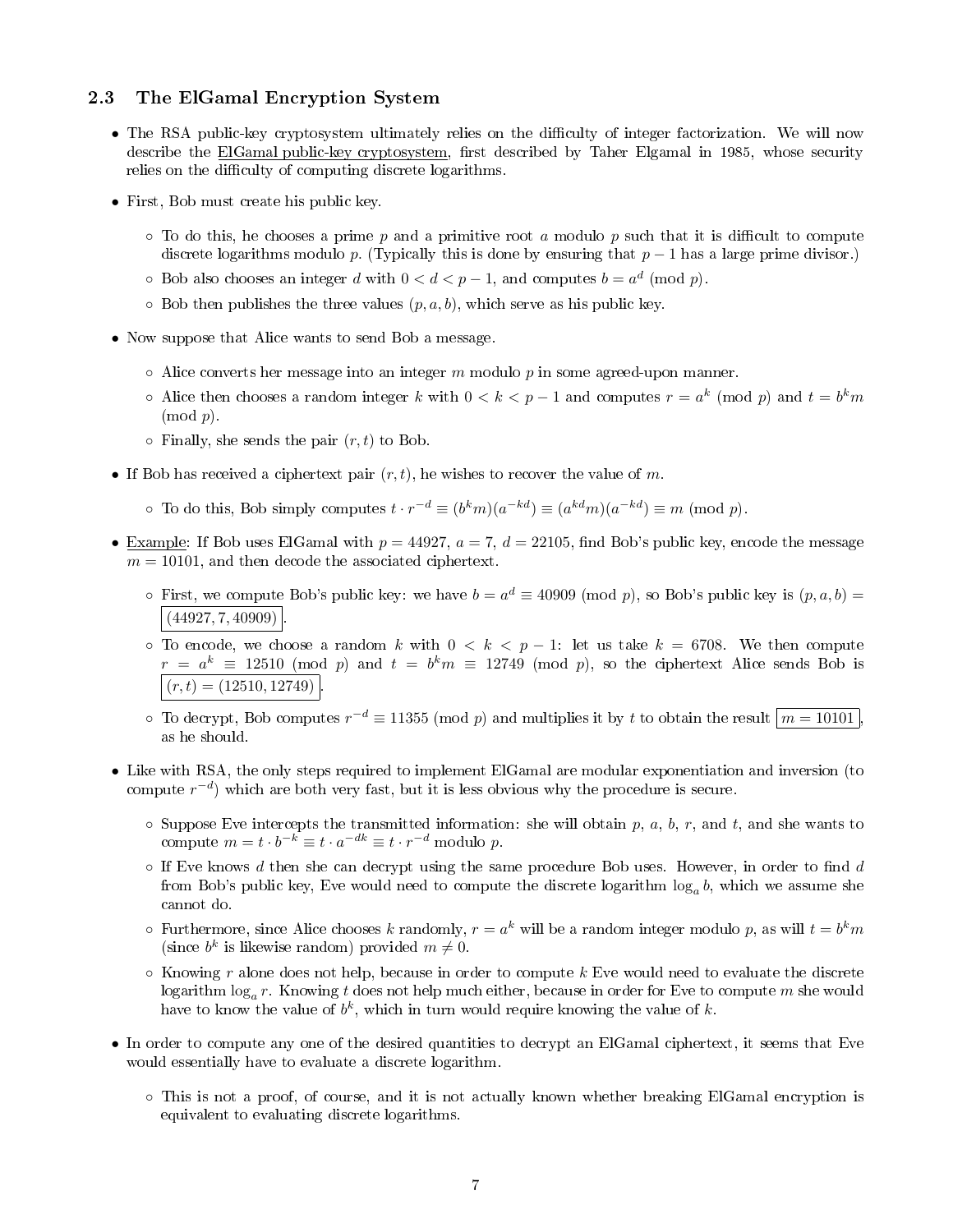- $\circ$  However, it can be shown that breaking ElGamal encryption and breaking Diffie-Hellman are equivalent to one another, in the sense that an algorithm for decrypting ElGamal ciphertexts modulo  $p$  can be used to break Diffie-Hellman mod  $p$ , and vice versa:
- Proposition: The problems of decrypting arbitrary ElGamal ciphertexts modulo  $p$  and breaking arbitrary Diffie-Hellman procedures mod  $p$  are equivalent.
	- $\circ$  Proof: Suppose first that we have an algorithm that can decrypt an arbitrary ElGamal ciphertext  $(r, t)$ with associated public key  $(p, a, b)$  to produce the message  $m \equiv t \cdot r^{-\log_a b} \pmod{p},$  and we wish to break a Diffie-Hellman problem of computing the value  $g^{xy} \pmod{p}$  given the values  $(p, g, c_x, c_y)$  where  $c_x = g^x$  $\pmod{p}$ ,  $c_y = g^y \pmod{p}$ .
	- $\circ$  To do this, give the ElGamal algorithm the data  $(p, a, b, r, t)$  with  $a = g, b = c_x, t = 1$ , and  $r = c_y$ : it will output the message  $m = 1 \cdot (g^y)^{-\log_g(g^x)} \equiv g^{-xy} \pmod{p}$ . Then  $g^{xy} \equiv m^{-1} \pmod{p}$  can be computed immediately.
	- Conversely, suppose we have an algorithm that can break an arbitrary Diffie-Hellman problem of computing the value  $g^{xy} \pmod{p}$  given the values  $(p, g, c_x, c_y)$  where  $c_x = g^x \pmod{p}$ ,  $c_y = g^y \pmod{p}$ , and we wish to decrypt an arbitrary ElGamal ciphertext  $(r, t)$  with associated public key  $(p, a, b)$  to produce the message  $m \equiv t \cdot r^{-\log_a b} \pmod{p}$ .
	- $\circ$  To do this, give the Diffie-Hellman algorithm the data  $(p, g, c_x, c_y)$  where  $g = a, c_x = b$ , and  $c_y = r$ : it will then output the value  $c_x^{\log_g c_y} = b^{\log_a r} = b^k$ . We can then compute  $m \equiv t \cdot b^{-k} \pmod{p}$  immediately.
- We will also remark that, unlike the basic version of RSA where it is easy to verify that a given ciphertext  $c$ has a claimed decryption m (we simply compute  $m^e$  (mod N) and check whether it is equal to c), it is not so easy to determine whether a claimed ciphertext  $(r, t)$  for ElGamal encryption actually corresponds to a particular decrypted message m.
	- $\circ$  In fact, this problem is equivalent to the "decision Diffie-Hellman problem": that of determining whether a given set of numbers  $(p, g, c_x, c_y, c_{xy})$  has the property that  $c_x = g^x \pmod{p}$ ,  $c_y = g^y \pmod{p}$ , and  $c_{xy} = g^{xy} \pmod{p}$  for some values of x and y.
	- The proof (which we will omit) is essentially the same as the one we gave above.
- There are several attacks on ElGamal encryption similar to those for RSA; we will mention a few basic ones:
- Attack 1 (Discrete logarithm computation): If Eve wants to determine m, she can first compute Alice's value of k by evaluating the discrete logarithm  $k = \log_a r$ , and then compute  $m \equiv t \cdot b^{-k} \pmod{p}$ , or she could compute Bob's value of d by evaluating  $d = \log_a b$  and then compute m the same way Bob does.
	- $\circ$  Again, like with factorization, it is believed that general discrete logarithm computation is difficult with a standard (i.e., non-quantum) computer, provided the prime  $p$  is sufficiently large and not of any particularly special form (e.g., not such that  $p-1$  only has small prime divisors).
- Attack 2 (Duplicate k, partial known plaintext): Suppose Alice sends two messages  $m_1$  and  $m_2$  to Bob and reuses the same value of k for each message.
	- $\circ$  Eve would then intercept the two pairs  $(r_1, t_1)$  and  $(r_2, t_2)$  where  $t_1 = b^k m_1 \pmod{p}$  and  $t_2 = b^k m_2$  $\pmod{p}$ .
	- If Eve also knows the plaintext  $m_1$ , she can easily compute the plaintext  $m_2$ , since

$$
t_2t_1^{-1}m_1 = (b^km_2)(b^km_1)^{-1}m_1 \equiv m_2 \pmod{p}.
$$

#### 2.4 Computation of Discrete Logarithms

• In this section we give a few methods for computing discrete logarithms. In general, discrete logarithm computation appears to be of approximately comparable difficulty to factoring, and many of the algorithms share the same kinds of underlying ideas.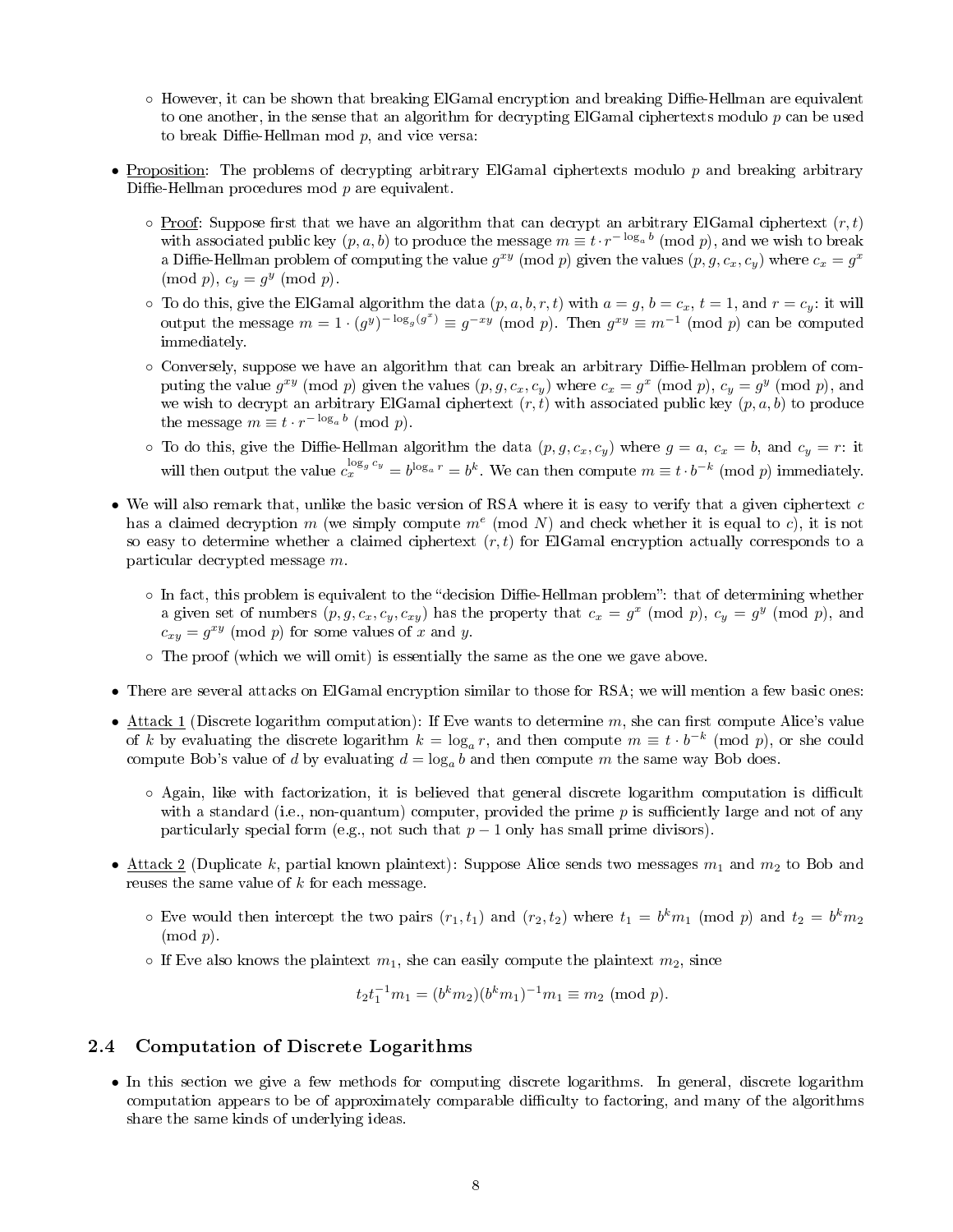- If we can solve discrete logarithm problems where the base is a given primitive root  $a$ , then the change-of-base formula gives us a simple linear congruence  $\log_a x \cdot \log_x y \equiv \log_a y \pmod{p-1}$  which we can immediately solve for  $\log_x y$ .
- Thus, we will assume throughout that we are seeking to compute a discrete logarithm whose base is a primitive root, since that is the most general case.
- We will adopt the specific notation of solving the congruence  $a^d \equiv b \pmod{p}$  where a is a primitive root modulo the prime p and  $(a, b, p)$  are given.

#### 2.4.1 The Pohlig-Hellman Algorithm

- Our first method for computing discrete logarithms is based off a principle similar to Pollard's  $(p-1)$ -algorithm.
- Explicitly, suppose a and b are units modulo an odd prime p: then the value of the discrete logarithm  $d = \log_a b$ is a residue class modulo  $p-1$ .
	- $\circ$  By the Chinese Remainder Theorem, it is therefore sufficient to compute the value of d modulo each prime-power divisor of  $p-1$ . In other words, if we have the prime factorization  $p-1 = \prod_i q_i^{c_i}$ , we want to find d modulo  $q_i^{c_i}$  for each i. For ease of notation we will now drop the subscript i.
	- Suppose the base-q expansion of d is  $d = d_0 + d_1q + d_2q^2 + \cdots + d_{c-1}q^{c-1}$  (mod  $q^c$ ), with each digit  $d_j$ satisfying  $0 \leq d_i \leq q-1$ : we then want to find each of the digits  $d_i$ .
	- $\circ$  The key observation is that  $\left(\frac{p-1}{p}\right)$ q  $(d-d_0) = (p-1)(d_1 + d_2q + \cdots + d_{c-1}q^{c-2})$  is a multiple of  $p-1$ , meaning that  $\left(\frac{p-1}{p}\right)$ q  $\Big) d$  and  $\Big(\frac{p-1}{p-1}\Big)$ q  $\Big) d_0$  are congruent modulo  $p-1$ .
	- o Thus, by Fermat's little theorem, we see that  $a^{d_0(p-1)/q} \equiv a^{d(p-1)/q} \equiv b^{(p-1)/q} \pmod{p}$ .
	- ⊙ Therefore, the digit  $d_0$  will be the unique value between 0 and  $q-1$  inclusive such that  $a^{d_0(p-1)/q}$   $\equiv$  $b^{(p-1)/q} \pmod{p}.$
	- $\circ$  To compute additional digits we can use the same idea: for  $d_1$ , we can pull off the first two terms to write  $\left(\frac{p-1}{2}\right)$  $q^2$  $\left( d - d_0 - d_1 q \right) = (p - 1)(d_2 + d_3 q + \cdots)$  so that  $\left( \frac{p - 1}{q}\right)$  $q^2$  $\Big) (d - d_0)$  and  $\Big( \frac{p-1}{q} \Big)$ q  $\Big) d_1$  are congruent modulo  $p-1$ .
	- o Then by Fermat's little theorem,  $a^{d_1(p-1)/q} \equiv a^{(d-d_0)(p-1)/q^2} \equiv b^{(p-1)/q^2} a^{-d_0(p-1)/q^2} \pmod{p}$ .
	- o Thus, the digit  $d_1$  will be the unique value between 0 and  $q-1$  inclusive such that  $a^{d_1(p-1)/q}$  ≡  $b^{(p-1)/q^2}a^{-d_0(p-1)/q^2}$ .
	- We can continue iterating this procedure to compute all of the remaining digits.
- Here is a more algorithmic procedure for computing the discrete logarithm  $d = \log_a b$  modulo  $p$ , where  $p$  is a prime and  $a$  is a primitive root. (In fact  $a$  does not actually need to be a primitive root, although in most cases that is what we are most interested in.)
- Algorithm (Pohlig-Hellman): Suppose that  $q^c$  is a prime power dividing  $p-1$ . To compute d modulo  $q^c$ , compute the values  $a^{k(p-1)/q}$  for each  $0 \le k \le q-1$ . Set  $b_0 = b$  and then take  $d_0$  to be the value for which  $a^{d_0(p-1)/q} \equiv b_0^{(p-1)/q} \pmod{p}$ . Now for each  $1 \leq i \leq c-1$ , set  $b_i = b_{i-1} \cdot a^{-d_{i-1}q^{i-1}}$  and take  $d_i$  to be the value for which  $a^{d_i(p-1)/q} \equiv b_i^{(p-1)/q^{i+1}} \pmod{p}$ . Then the value d is then equal to  $d_0 + d_1q + d_2q^2 + \cdots + d_{c-1}q^{c-1}$ . Finally, to compute the discrete logarithm  $d = \log_a b$ , assemble all of the individual values d modulo  $q^c$  via the Chinese remainder theorem to obtain the value of d modulo  $p-1$ .
	- $\circ$  As with Pollard's (p − 1)-algorithm, the idea behind the Pohlig-Hellman algorithm is that if p − 1 only has small prime divisors, then we can evaluate all of the ingredients in the computation rapidly.
	- ∘ Explicitly, to compute d modulo  $q^c$ , we need to evaluate the q values  $a^{k(p-1)/q}$  for each  $0 \le k \le q-1$ , and then match  $c$  values from this list. Therefore, the number of steps required to implement the Pohlig-Hellman algorithm to compute a discrete logarithm modulo  $p$  is roughly equal to the largest prime divisor q of  $p-1$ .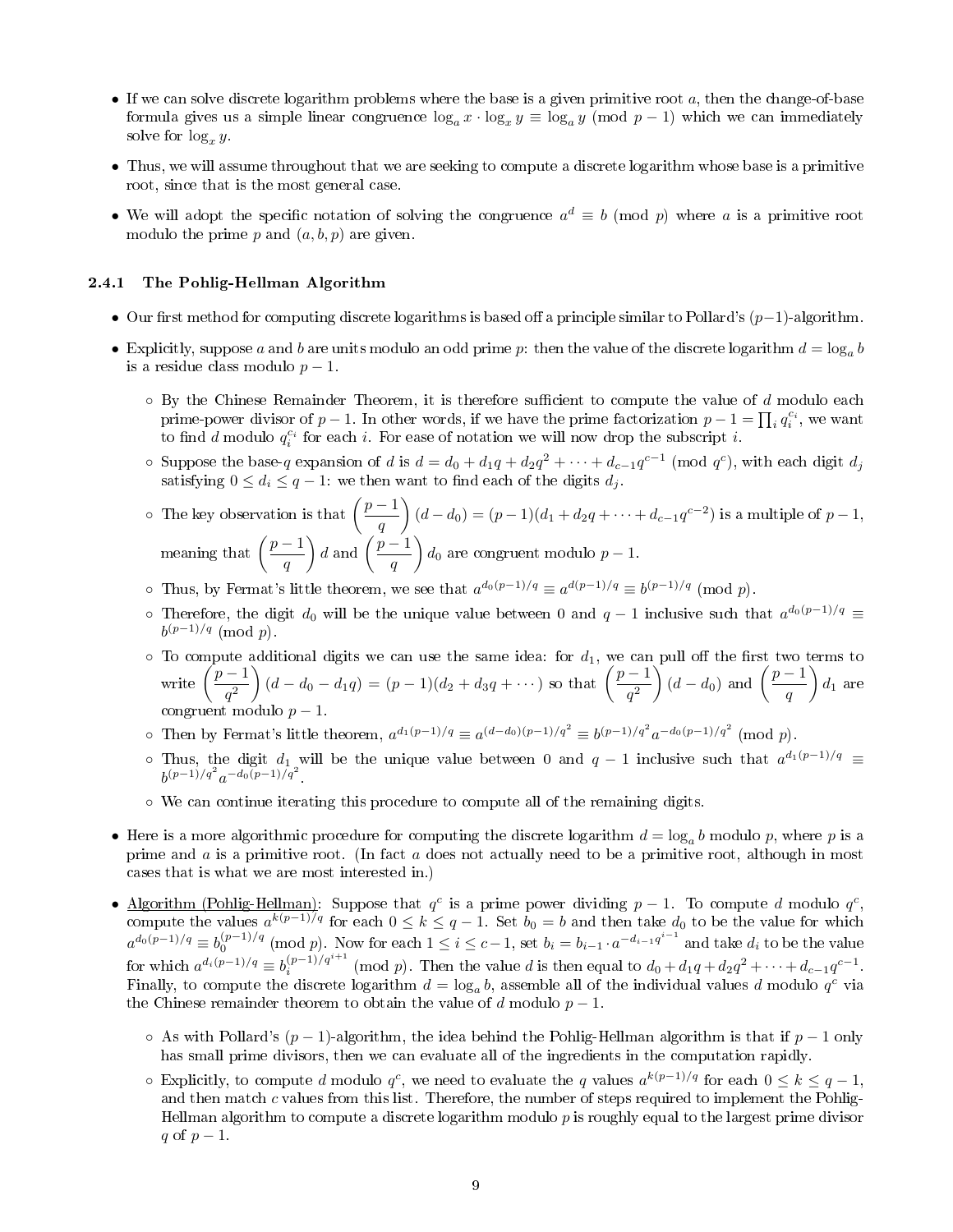- Example: Use the Pohlig-Hellman algorithm to find the discrete logarithm of  $b = 11850$  to the base  $a = 5$ modulo  $p = 24697$ .
	- o First, we factor  $p-1=2^33^27^3$ . (From here it is also easy to verify that  $a=5$  is a primitive root modulo p.)
	- $\circ$  We need to compute the discrete logarithm d modulo  $2^3$ ,  $3^2$ , and  $7^3$ .
	- $\circ$  For  $q^c = 2^3$ .
		- ∗ First, we we pre-evaluate the quantities  $a^{k(p-1)/q}$  for  $k = 0, 1$ , yielding the values 1 and  $-1 \pmod{p}$ .
		- ∗ Next we compute the required quantities  $b_i$  and  $d_i$  for  $0 \le i \le 2$ : if  $b_i^{(p-1)/q^{i+1}}$  is 1 then  $d_i = 0$ , and if  $b_i^{(p-1)/q^{i+1}}$  is -1 then  $d_i = 1$ .

| v;             | 11850 | 11850 | 474 |
|----------------|-------|-------|-----|
| $(-1)/q^{i+1}$ |       |       |     |
| $a_i$          |       |       |     |

\* Then  $d = 0 + 1 \cdot 2 + 0 \cdot 2^2 = 2$  modulo 8.

 $\circ$  For  $q^c = 3^2$ .

- ∗ First, we we pre-evaluate the quantities  $a^{k(p-1)/q}$  for  $k = 0, 1, 2$ , yielding the values 1, 3067, 21629  $\pmod{p}$ .
- ∗ Next we compute the required quantities  $b_i$  and  $d_i$  for  $0 \le i \le 3$ : if  $b_i^{(p-1)/q^{i+1}}$  is 1 then  $d_i = 0$ , if it is 3067 then  $d_i = 1$ , and if it is 21629 then  $d_i = 2$ .

| b;              | 11850 | 2370 |
|-----------------|-------|------|
| $(p-1)/q^{i+1}$ | 3067  | 3067 |
| $d_i$           |       |      |

∗ Then d = 1 + 1 · 3 = 4 modulo 9.

 $\circ$  For  $q^c = 7^3$ :

∗ First, we we pre-evaluate the quantities  $a^{k(p-1)/q}$  for  $k = 0, 1, ..., 6$ :

|          | ີ |    |    |   | - |  |
|----------|---|----|----|---|---|--|
| $\bm{u}$ |   | 'n | 70 | ч | ∼ |  |

∗ Next we compute the required quantities  $b_i$  and  $d_i$  for  $0 \leq i \leq 3$  using the table above:

| D;                  | 11850 | 7922 | 14275 |
|---------------------|-------|------|-------|
| $b^{(p-1)/q^{i+1}}$ | 9046  | 9046 | 172   |
| $a_i$               |       |      |       |

\* Then  $d = 4 + 4 \cdot 7 + 3 \cdot 7^2 = 179$  modulo 7<sup>3</sup>.

- $\circ$  Finally, using the Chinese remainder theorem we can solve the simultaneous congruences  $d \equiv 2 \pmod{8}$ ,  $d \equiv 4 \pmod{9}$ , and  $d \equiv 179 \pmod{7^3}$  to obtain the solution  $d \equiv 14242 \pmod{24696}$ .
- We can indeed see that this answer is correct by evaluating  $5^{14242} \equiv 11850 \pmod{p}$  using successive squaring.
- We will remark that the speed of the Pohlig-Hellman algorithm depends on the size of the largest prime divisor of  $p-1$ , which can vary quite substantially even for primes p of approximately the same size.
	- $\circ$  When generating a prime for use in Diffie-Hellman key exchange (or the ElGamal cryptosystem) it is comparatively unlikely to choose one such that  $p - 1$  has only small prime divisors by accident.
	- $\circ$  For actual implementation of Diffie-Hellman, one requires a primitive root g modulo p: verifying that a particular value g is actually a primitive root requires knowing the factorization of  $p-1$ .
	- $\circ$  Thus, for effective use of Diffie-Hellman, one should choose p such that  $p-1$  is easily factored but also has a large prime divisor.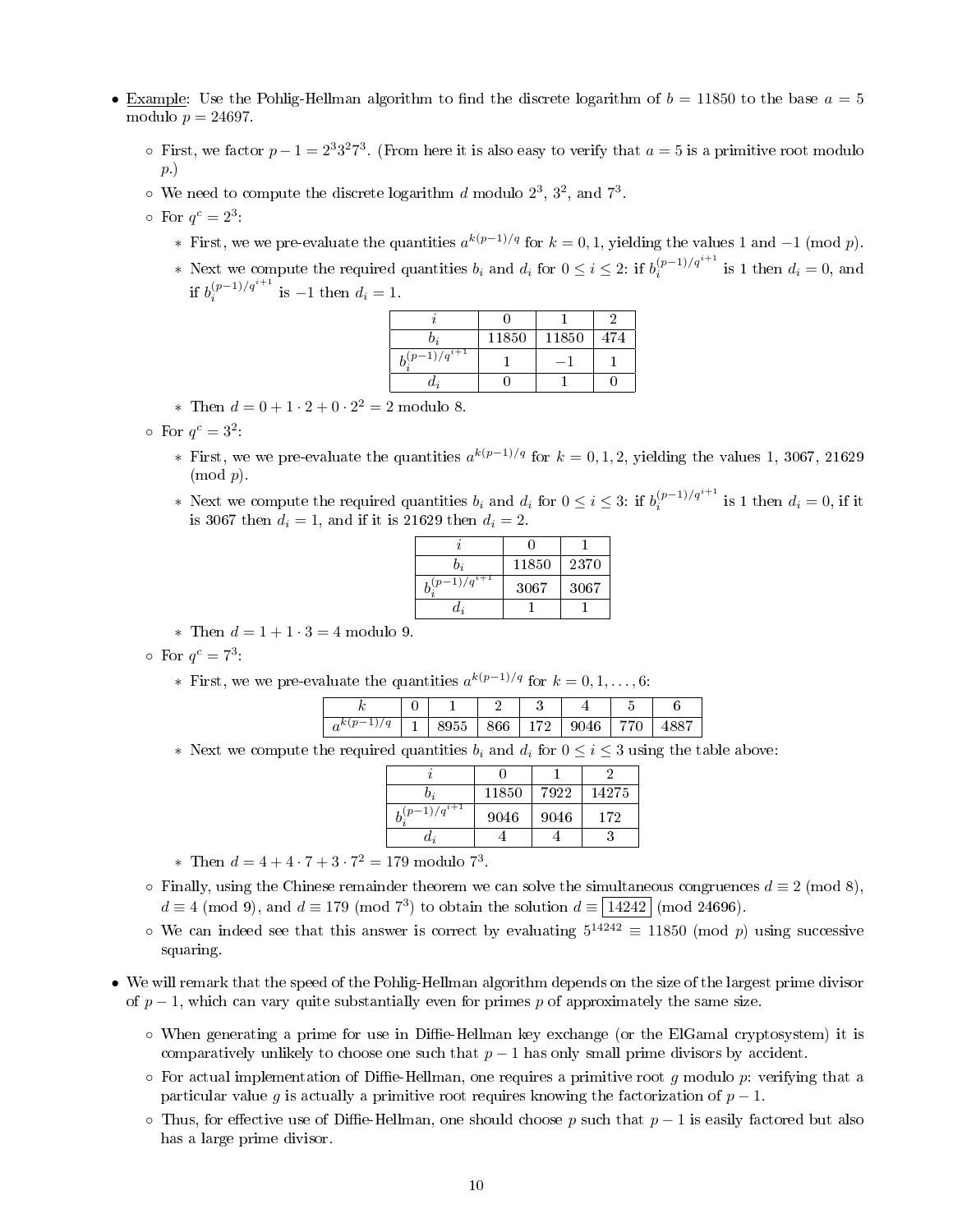○ If, for example, one wants to generate a 250-digit prime p such that  $p-1$  has a large prime divisor, one could first generate a 200-digit prime  $p_0$  and a random 50-digit number k, and then test the numbers  $p = (k + r)p_0 + 1$  for integers  $r \ge 0$  until a prime is found. By construction,  $p - 1$  will then have the 200-digit prime  $p_0$  as a divisor. The remaining divisor of  $p-1$  is small enough that it can be factored directly.

#### 2.4.2 Baby-Step Giant-Step

- Another way we can try to compute discrete logarithms is by using a "meet in the middle" procedure that exploits an idea similar to the birthday paradox used by Pollard's  $\rho$ -algorithm.
- Algorithm (Baby-Step Giant-Step): In order to find a solution to  $a^d \equiv b \pmod{p}$ , choose an integer N such that  $N^2 \geq p$ . Then compute two lists: the values  $a^x \pmod{p}$  for all  $0 \leq x \leq N-1$  and the values  $ba^{-Ny}$ (mod p) for all  $0 \le y \le N-1$ . Then compare the two lists to find an element that is on both lists: then if  $a^x \equiv b \, a^{-Ny} \pmod{p}$ , we then obtain a solution  $d = x + Ny$ .
	- $\circ$  The reason for the name of the algorithm is that the computations for the first list are the "baby steps" (each step increases the exponent of  $a$  by 1) while the computations for the second list are the "giant" steps" (each step decreases the exponent of  $a$  by  $N$ ).
	- All that is necessary to explain is why we should expect the two lists to have an element in common.
	- $\circ$  The reason is simple: if we write d in base N, then since  $N^2 \ge p > d$  we know that d has at most two digits, so  $d = d_0 + d_1 N$  for digits  $0 \leq d_0, d_1 \leq N - 1$ .
	- $\circ$  Then we will obtain the required collision when  $x = d_0$  and  $y = d_1$ , and each of these values will be in the range we test.
	- Even if we chose the terms in the two lists randomly, we should expect to obtain a collision because we Even if we chose the terms in the two fists randomly, we should expect to obtain a comsion because we<br>are looking for a collision modulo p among roughly  $2\sqrt{p}$  elements, so by our analysis of the birthday paradox we should expect to see a collision with reasonably high probability.
	- $\circ$  The algorithm will require computing two lists each having  $N \approx \sqrt{p}$  elements, and then comparing them. (It is not necessary to store the elements in the second list, since we only need to compare each individual element on the second list to the first list.) Since modular exponentiation / multiplication is fast, the total time and memory required are both roughly  $\sqrt{p}$ .
	- We will note that this algorithm, unlike many of the others we have discussed, is completely deterministic: it is guaranteed to return a result after its computation finishes, and we know exactly how much time and memory are required.
- Illustrating the method with a prime large enough to make direct computation difficult is not so easy to do, so rather than giving a realistic example, we will instead use a small prime that allows us to display all of the required tables.
- Example: Use the baby-step giant-step algorithm to find the discrete logarithm of  $b = 188$  to the base  $a = 3$ modulo  $p = 223$ .
	- Since  $\sqrt{p}$  ≈ 14.93 we can take  $N = 15$ . Here is a table of the two lists we must compare:

| $\sim$<br>w | ັ   | <b></b>             |      | ັ             |                |            |                      | -   |          |                     | Τſ                            |    |          | ⊥⊍  |                     |
|-------------|-----|---------------------|------|---------------|----------------|------------|----------------------|-----|----------|---------------------|-------------------------------|----|----------|-----|---------------------|
| ~ *         |     | ∩<br>υ              |      | $\Omega$<br>- | $\sim$ 1<br>◡∸ | 20         | 60                   | 180 | QΔ<br>◡≖ | $\sim$ $\sim$<br>эy | $H \rightarrow H \rightarrow$ | 85 | 32       | 96  | $\sim$ $\sim$<br>65 |
| w<br>b a    | 188 | $\sim$ $\sim$<br>Э. | 41 U | 80            | 29             | ີ 1<br>214 | 70<br>$\overline{a}$ | 93  | 148      | $\sim$ .<br>.54     | 06                            | 44 | 94<br>◡≖ | .40 |                     |

 $\circ$  We see that  $a^8 \equiv 94 \equiv b \cdot a^{-15(12)} \pmod{p}$ , from which we obtain  $a^{8+15(12)} \equiv b \pmod{p}$ . Thus, the discrete logarithm is  $\boxed{188}$ . (The fact that it is also equal to b is merely an odd coincidence.)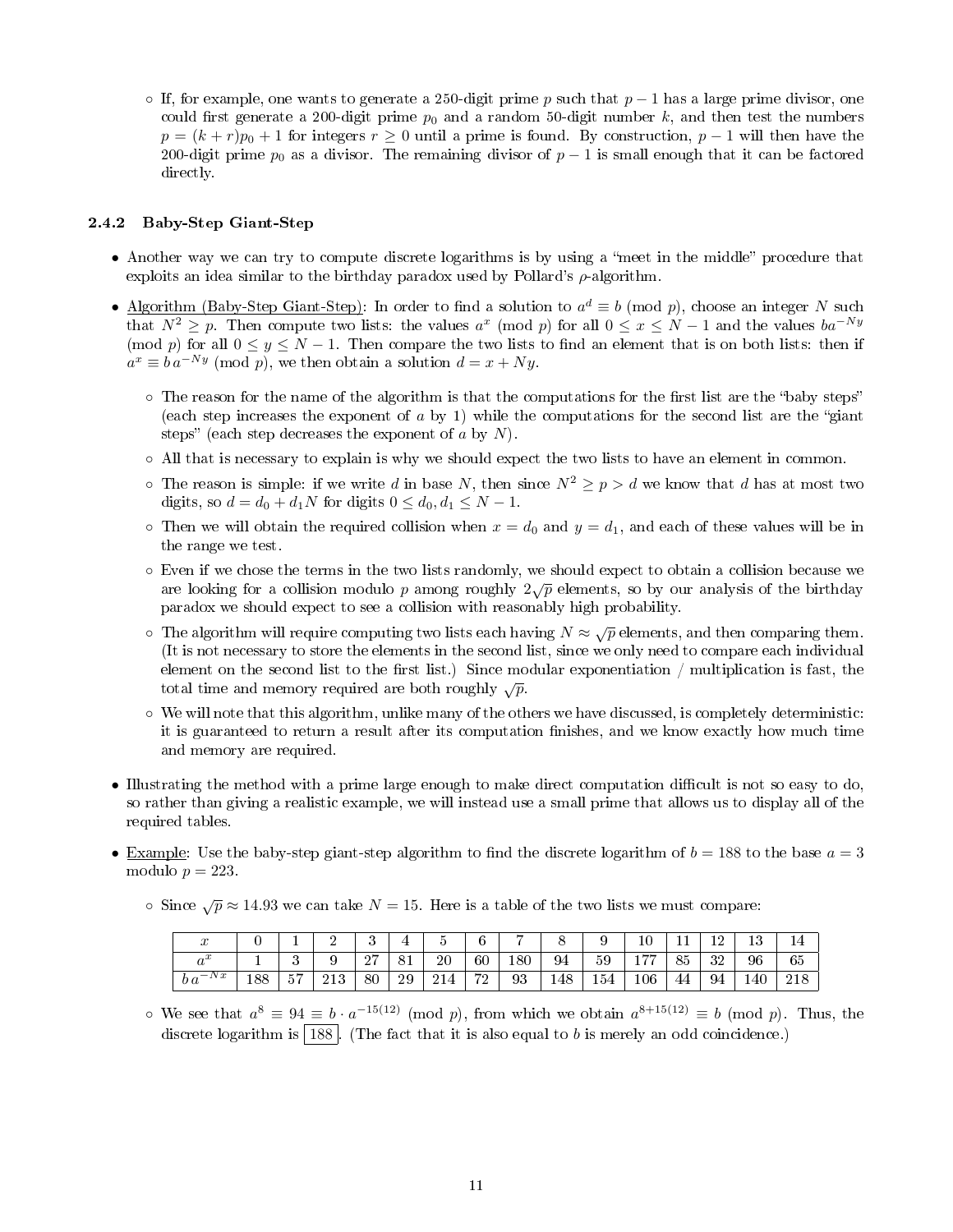#### 2.4.3 Pollard's  $\rho$ -Algorithm for Logarithms

- Much as the baby-step giant-step algorithm is similar to Pollard's  $(p-1)$ -algorithm, there is also an analogue of Pollard's  $\rho$ -algorithm for computing discrete logarithms. However, it is more complicated, and does not give an appreciably faster computation procedure. Here is a brief outline of the ideas:
	- o If we wish to find d for which  $a^d \equiv b \pmod{p}$ , it is essentially sufficient to find  $(s, t)$  and  $(x, y)$  such that  $a^s b^t \equiv a^x b^y \pmod{p}$ : then by taking the discrete log and rearranging we obtain the congruence  $(x - s) \equiv d(y - t) \pmod{p - 1}$  which we can solve for d.
	- ⊙ If  $y t$  happens to have a common divisor with  $p 1$  we will not obtain a unique solution for d, but if we find  $(s, t)$  and  $(x, y)$  "randomly", it is unlikely that  $gcd(y - t, p - 1)$  will be very large, and we can then search through the small number of possible values of d directly to determine the correct one.
	- $\circ$  The idea is then to generate a list of "random" values  $(s_i, t_i)$  and search for a collision  $a^{s_i}b^{t_i} \equiv a^{s_j}b^{t_j}$  $\pmod{p}$ .
	- If we simply do this directly, then by our analysis of the birthday paradox we would need approximately  $2\sqrt{p}$  pairs to be reasonably likely of obtaining a collision, but we would need to do roughly  $2p$  comparisons to find that match, which is less efficient than simply trying all the residue classes directly.
	- $\circ$  Like with the  $\rho$ -algorithm for factorization, Pollard's observation is that we can speed up this process by generating the residue classes by iterating a "random function" and then searching for a repeated value that occurs in a cycle.
- Algorithm (Pollard's  $\rho$ -Algorithm for Logarithms): Divide the residues modulo p into three subsets  $S_a$ ,  $S_b$ ,  $S_s$

in some manner, and define the three functions  $f(x) =$  $\sqrt{ }$  $\int$  $\overline{a}$ ax for  $x$  in  $S_a$ bx for x in  $S_b$  $x^2$  for x in  $S_s$  $, g_a(x, n) =$  $\sqrt{ }$  $\int$  $\overline{\mathcal{L}}$  $n+1$  for x in  $S_a$  $n$  for  $x$  in  $S_b$ 2n for  $x$  in  $S_s$ ,

$$
g_b(x,n) = \begin{cases} n & \text{for } x \text{ in } S_a \\ n+1 & \text{for } x \text{ in } S_b. \\ 2n & \text{for } x \text{ in } S_s \end{cases}
$$
 Choose random starting values  $a_0$  and  $b_0$ , set  $x_0 = a^{a_0}b^{b_0}$  (mod  $p$ ), and

then for each  $i \ge 1$ , set  $x_i = f(x_{i-1}) \pmod{p}$ ,  $a_i = g_a(x_{i-1}, a_{i-1}) \pmod{p-1}$ , and  $b_i = g_b(x_{i-1}, b_{i-1}) \pmod{p-1}$ p − 1). Compare the values of the two sequences  $\{x_i\}$  and  $\{x_{2i}\}$ : if  $x_i = x_{2i}$  for some  $i > 0$ , then the discrete logarithm  $d = \log_a b$  satisfies the congruence  $(a_{2i} - a_i) \equiv d(b_{2i} - b_i) \pmod{p-1}$ . If no such match is found, start over with a different value for  $x_0$  or a different partition  $S_a$ ,  $S_b$ ,  $S_s$ .

- $\circ$  There is a lot to unpack in this description, but the the idea is that f is a "random function" on the nonzero residue classes mod p, while  $g_a$  keeps track of the exponent of a and  $g_b$  keeps track of the exponent of b. In the set  $S_a$ , the exponent of a is increased by 1, in  $S_b$  the exponent of b is increased by 1, and in  $S_s$  both exponents are doubled. (On the exponents themselves, the maps  $g_a$  and  $g_b$  are generally unpredictable.)
- $\circ$  Absent any reason to expect otherwise, we would guess that the values  $x_i$  should be essentially random after the first few iterations. Our analysis of the birthday paradox then suggests we should expect to see and the match after roughly  $2\sqrt{p}$  iterations.
- $\circ$  In the same way as for Pollard's  $\rho$ -algorithm for factorization, the advantage lies in the fact that if  $x_i \equiv x_j$ (mod p), then  $x_{i+1} \equiv x_{j+1} \pmod{p}$ : so if  $t \geq i$  is any multiple of the period  $j - i$ , then  $x_t \equiv x_{2t} \pmod{p}$ . This means we can detect the periodicity of this sequence by looking only at pairs of the form  $(x_t, x_{2t})$ , which is a vast improvement over having to search all pairs  $(x_i, x_j)$ .
- $\circ$  Like with the factorization algorithm, we can reduce the memory requirements by defining a new sequence  $y_i = x_{2i}$ , where we iterate twice at each step rather than once, and then compare the values  $x_i$  and  $y_i$  at each stage.
- $\circ$  Implementing the algorithm in this manner requires only storing six values (the values  $x_i, a_i, b_i$  and implementing the algorithm in this manner requires only storing six variets (the variets  $x_i, a_i, b_i$  and  $x_{2i}, a_{2i}, b_{2i}$ ) and has time complexity approximately equal to  $\sqrt{p}$ : roughly the same amount of time as the baby-step giant-step algorithm, though far less memory.